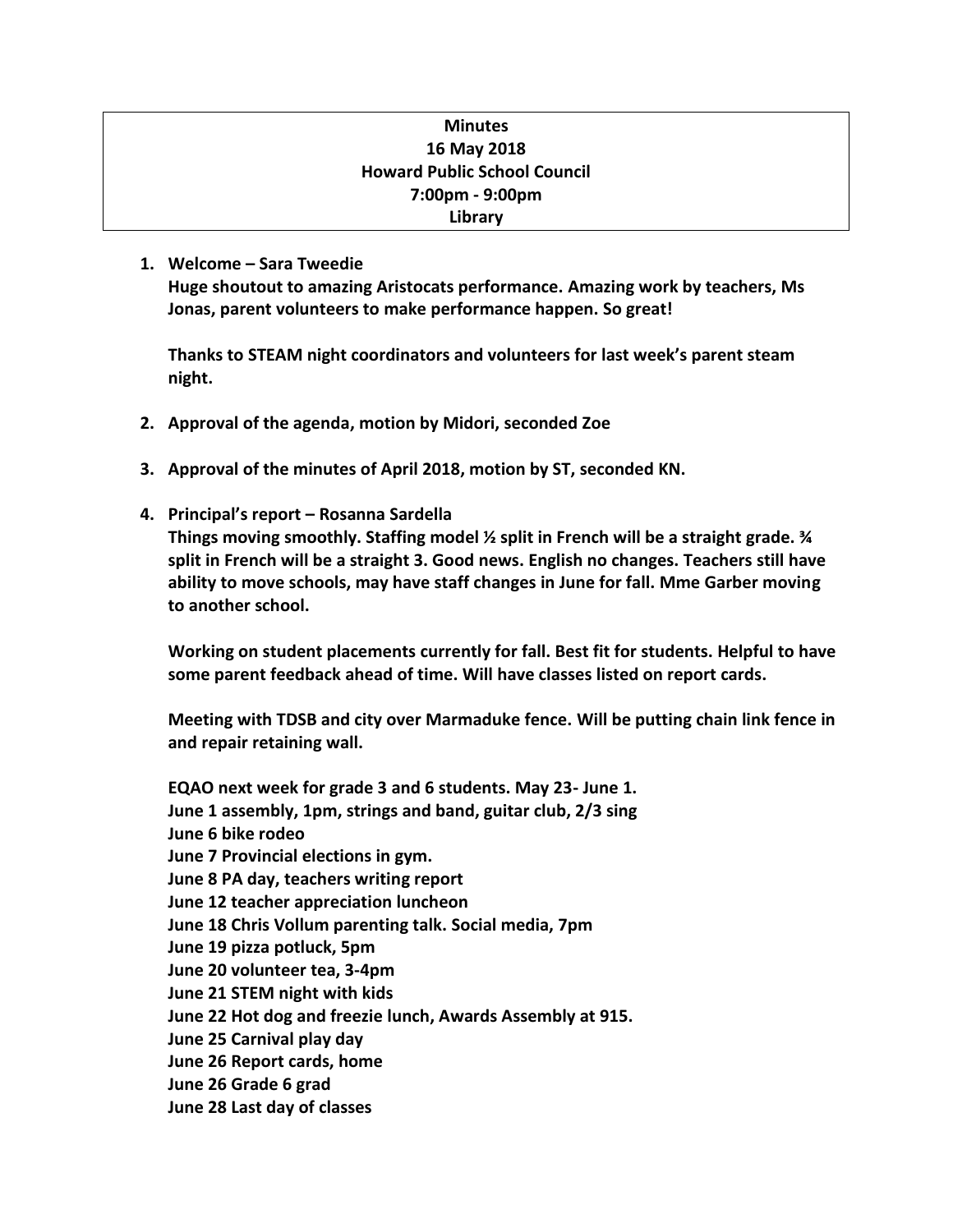- **5. 2018-2019 School Council Elections in September Meeting Sept 26, hold election for new executive. Chair, Vice Chair, treasurer, secretary.**
- **6. Finance Update and Budget -- Heath Feldman Committees underspent. Have a surplus of potentially up to \$10,000- 15,000 for fall. Spring Social successful**
- **7. Committee Updates**

**Tech: DC, will have spent full budget by end of year Replacing desktops, buying new chrome books. Want set for each junior classroom eventually, right now 2.5 classroom sets in total. I-pad tubs popular with primary grades. Kids using dot and dash, green screen, learning games. Some teachers teaching typing skills.** 

#### **Equity – Midori and Haley**

**New committee, no funding this year. Worked with RS, talking to parent community (survey), other equity committees at other schools. Want to put some plans in place for fall. On survey parents asking for in-class projects, equity built in to curriculum.** 

**Organized book fair with Another Story that is currently ongoing.** 

**Want to get students involved. Student voices included. Do more with pink day, antibullying campaign, heritage months, international women's day.**

**MHWB -- MM Will have spent our money. Buying bicycle for third floor. New wiggle seats for class. Bands for under desk.**

**Eco-committee Planting with classes ongoing.**

**Musical Anticipated to have made \$2000.**

**Sports –KN New sand and toys for kindy area. Two water bottle filling stations are coming in. Will have one for each floor. Spirit wear coming late May. Funding spent.**

**STEM – LP Several classes doing science in the classroom. U of T STEM programs Buying another we-do kit**